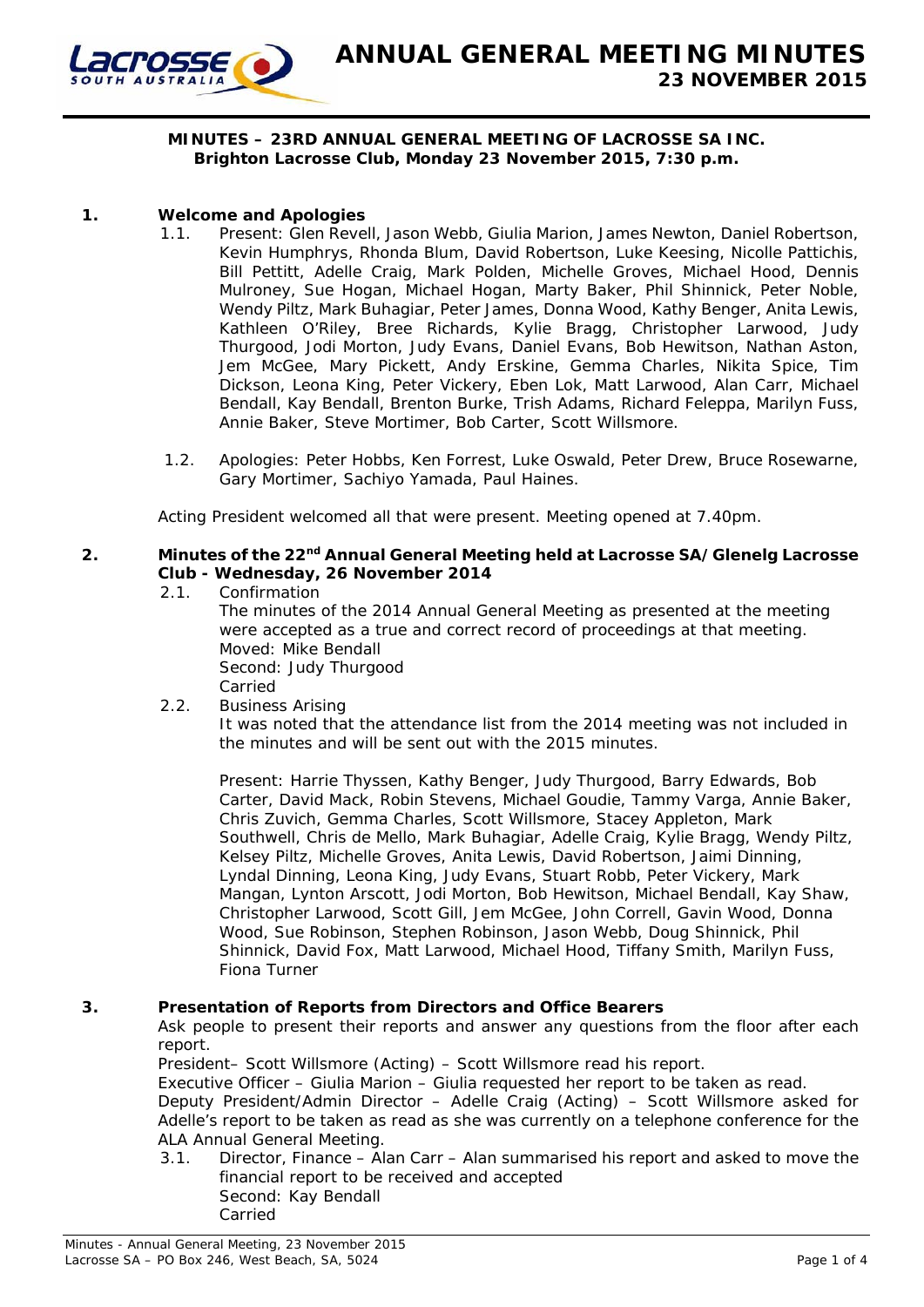

- 3.2. Director, Women's Competition Bob Carter (Acting) Bob requested his report to be taken as read.
- 3.3. Director, Men's Competition Bob Carter (Acting) Bob requested his report to be taken as read.
- 3.4. Director, Junior Competition Wendy Piltz Wendy summarised her report and thanked Luke Oswald for his assistance throughout the year and in establishing the Judy Thurgood Interschool's Trophy, IGGSA was also thanked for donating the trophy.
- 3.5. Director, Development Scott Willsmore (Acting) Scott requested his report to be taken as read and also thanked Luke Oswald for all his efforts developing lacrosse.
- 3.6. Director, Coaching Stacey Appleton Stacey requested her report to be taken as read.
- 3.7. Director, Officiating Tammy Varga (Acting) Tammy was not present at the meeting. Scott asked to have all Director reports moved (except for the Financial Report, which was already accepted), be received and accepted as a group. Moved: Judy Evans Second: Glen Revell Carried

Directly following the adoption of Directors reports a query was received in relation to the player numbers published in the Annual Report. It was explained the numbers presented in the report did not include U8/U11 player numbers and only for those players that had played 4 or more games. It was also explained that the data was most likely not accurate as there were some clubs have not entered all players into the Fox Sports Pulse system. General discussion was held.

It was also noted that the report did not include the 2015 FIL World Indoor Lacrosse Championship representatives. As the report was in draft form it will be updated to include those representatives.

# **4. Election of Directors**

- 4.1. Positions for Election:
- 4.1.1. Deputy President one nomination received: Mark Polden
- 4.1.2. Director, Men's Competition one nomination received: Bob Carter (Acting)
- 4.1.3. Director, Coaching one nomination received: Martin Baker
- 4.1.4. State Teams Representative one nomination received: Lynton Arscott There being only one nomination for each of these positions, and with our Constitution not allowing for nominations from the floor if nominations in advance have been received. To formalise the election, would someone like to move that Mark Polden, Bob Carter, Martin Baker and Lynton Arscott be appointed to the Board of LSA to the positions for which they have nominated, for a period of two years.

Moved: Dennis Mulroney

Second: Luke Keesing

All in favour, carried

#### 4.1.5. Director, Officiating – no nominations received

- Scott summarised the role: To form and chair Officiating committee which have the responsibility for the training and accreditation programmes for all the Officials and ensuring they are within the parameters, requirements and objectives of the LSA Strategic plan. Oversee all officiating matters for all LSA competitions, game allocations, payments etc and work in conjunction with LSA and ALRA on all relevant matter.
- Nominations from the floor were received for Jonathon Kiploks and Luke Keesing. Following this voting Luke Keesing was appointed to the role of Director, Officiating.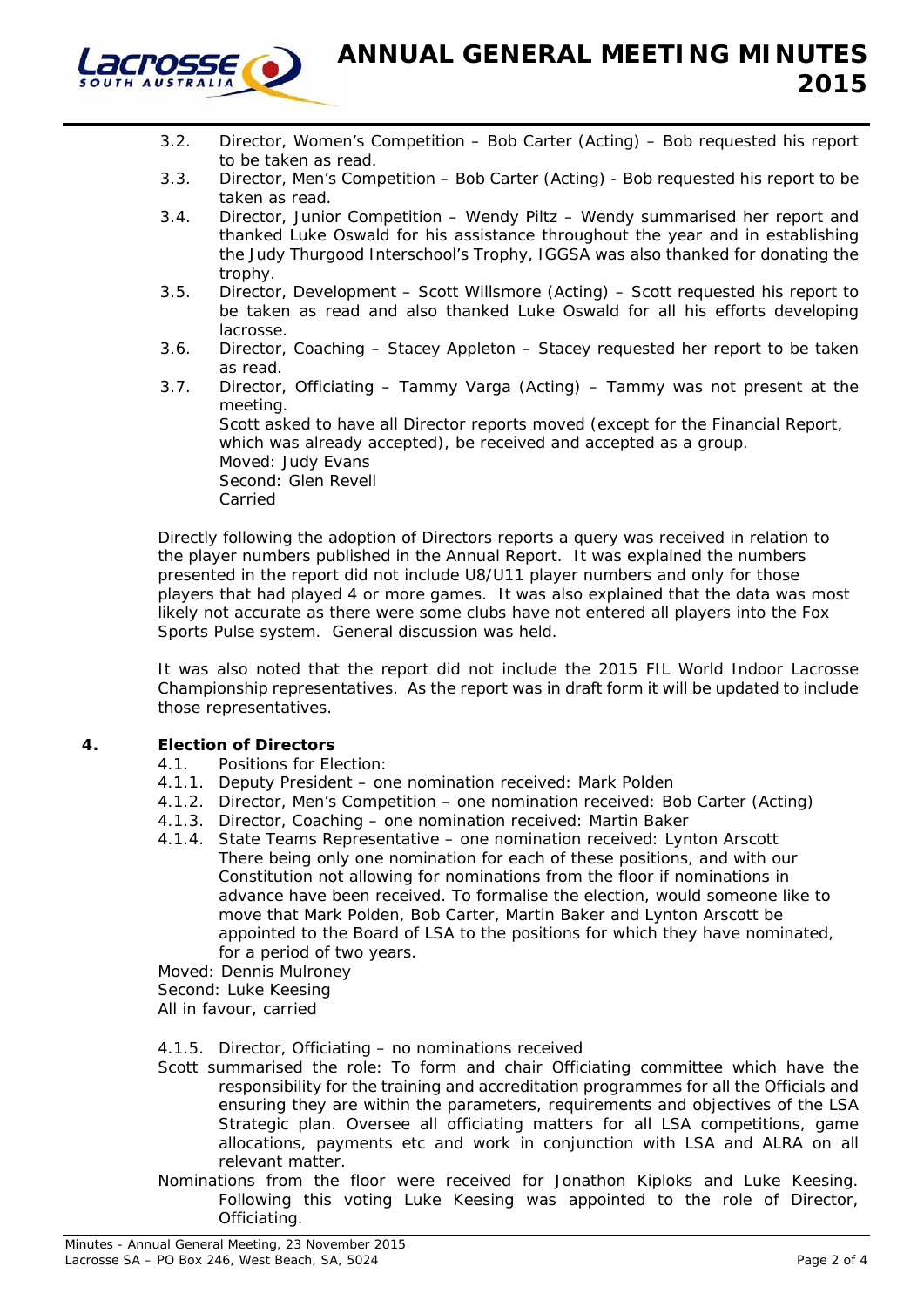

4.1.6. Director, Promotions – no nominations were received from the floor. Position remains vacant, and can be filled by the Board for the balance of the term at the time of appointment.

## **5. Non-Board Positions**

 5.1. Patron Kathy Benger advised she was willing to continue. 5.2. Deputy Patron Nomination received from the floor for Peter Noble – Life Member,Peter Noble accepted the nomination. Moved: Kathleen O'Riley Second: Glen Revell Carried

5.3. Auditor John Swann has agreed to take on the role of auditor in 2016 Alan Carr moved that he be appointed? Second: Gavin Wood All in favour, carried 5.4. Historian

Scott explained that Jim Goodale had resigned from his position of historian on 21 September – saying in Jim's words "At 80 years old – I'm history myself, new and young blood is needed". Nominations were requested from the floor, Luke Oswald couldn't be there but had agreed to take on the role of historian in 2016 unless other nominations are received from the floor. Moved: Sue Hogan Second: Bob Hewitson

All in favour, carried

#### **6. Setting of Affiliation Fees for 2016**

Affiliation Fees for 2016 season will remain as '\$60 for clubs and \$30 for other affiliated bodies'. Moved: Alan Carr

Second: Mike Bendall Carried

#### **7. Strategic Plan Release**

 Scott explained LSA have come through the planning and consultation phases to complete the formation of the new LSA Strategic plan after a Strategic Planning session with Jeff Dry at Woodville Lacrosse Club in August. It now becomes the reference point for all ongoing initiatives and discussion for our sub committees and decisions made by the board. Copies of the document will be available via the website. Thanks went to members from our clubs that offered their time to be part of the process.

#### **8. General Business**

 8.1. Presentation of Lacrosse SA Awards **Service Awards - For players with 300, 400 or 500 games**  Richard Feleppa of the Woodville Lacrosse Club (300 games)

#### **2015 Carr Trophy: Administrator of the Year**

Michael Hood of the Burnside Lacrosse Club

# **2015 Award of Merit**

Tim Dickson of the Wilderness Lacrosse Club